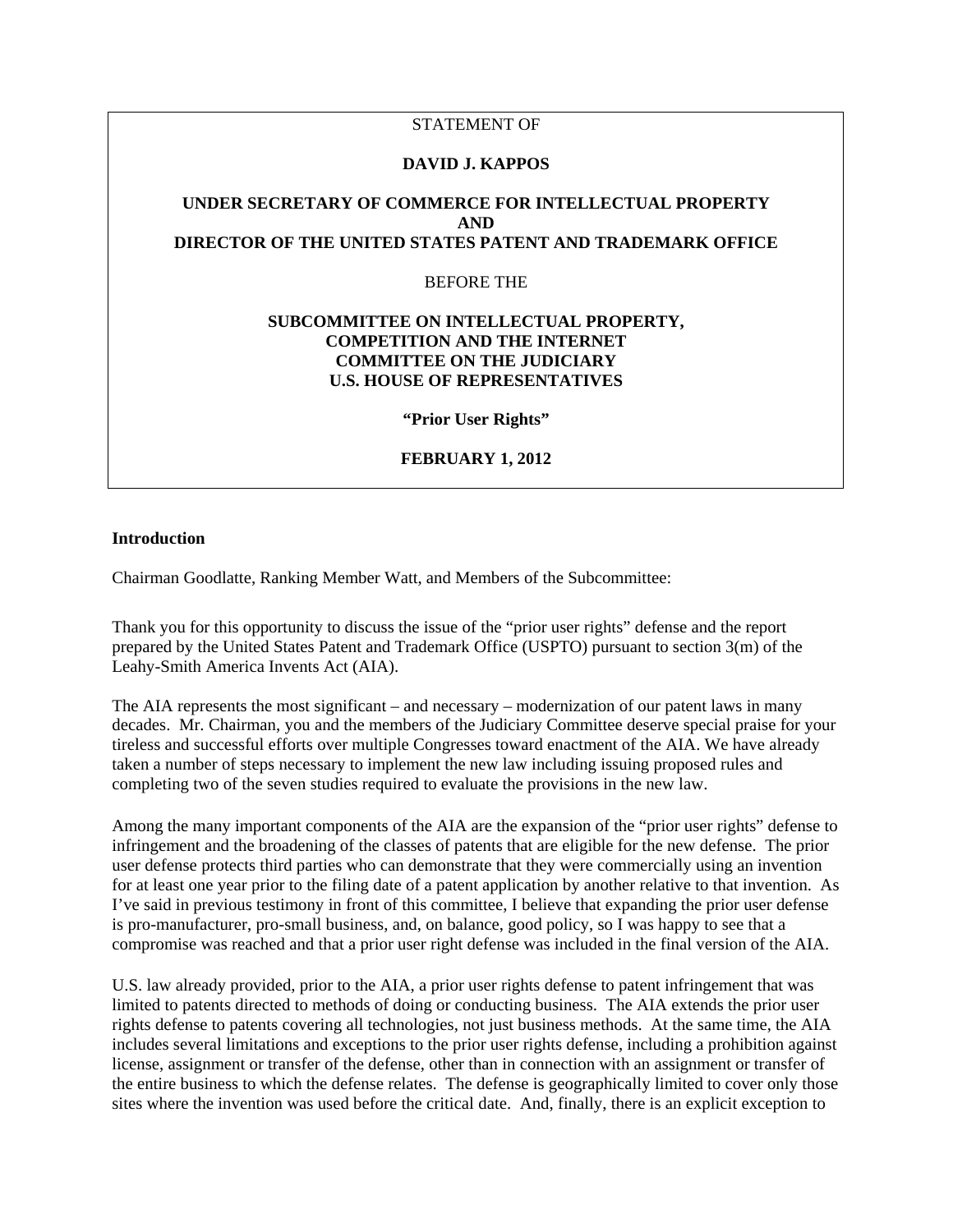the defense for patents owned by or assigned to universities or affiliated technology transfer organizations. These limitations and exceptions address the equitable interests of patentees, universities and affiliated organizations.

In response to concerns expressed during the legislative debate about the impact of an expanded prior user rights defense on the patent system and innovation in general, section 3(m) of the AIA directed the USPTO to study and prepare a report on specific, relevant issues including: the operation of prior user rights in the industrialized world; impact on innovation and small business; impact on trade secret law; and the relationship with a first-inventor-to-file patent system.

## **Outreach to Stakeholders**

Pursuant to the Congressional directive, the USPTO held a public hearing and solicited written comments from interested parties to complement its own independent research on the issue of prior user rights. USPTO is following a similar model of outreach to stakeholders for each of the studies required under the AIA. Additionally, the USPTO consulted with, and obtained input from, the Office of the United States Trade Representative (USTR), the Department of Justice (DOJ), and the Department of State (DOS).

The USPTO heard testimony from six witnesses at the hearing and received 19 written comments from a broad spectrum of foreign and domestic stakeholders, including industry organizations, universities, bar associations, and individuals. Most of the comments supported the AIA's prior user rights defense, though several expressed concerns about the effect such a defense could have on patent valuation and the prompt disclosure of new innovations. In this respect, a number of comments discussed the interaction between patents and trade secrets as a business strategy for protecting inventions. While a few comments took a view that prior user rights may have the consequence of promoting secrecy over disclosure to the detriment of the patent system, by far most comments noted that the ability to maintain trade secrets is vital to American competitiveness and job growth, and that a limited prior user right defense is an appropriate complement to a first-to-file system.

## **Findings**

Based on analysis and review of the stakeholder comments, USPTO's own research, and input provided by USTR, DOJ, and DOS, the USPTO made the following findings:

- 1. The AIA strikes the right balance by limiting the prior user rights defense to those parties that can prove commercial use at least one year prior to the filing date of the patent application by clear and convincing evidence.
- 2. The scope of the prior user rights defense includes limitations on the type of continued activities, the transfer of personal rights, and the enforcement of said rights, such that the patentee's rights are not unjustly impinged and the university community may benefit, since the defense is not available in patent actions by universities.
- 3. There is no substantial evidence that prior user rights as established in the AIA will have a negative impact on innovation.
- 4. There is no substantial evidence showing that prior user rights as established in the AIA will have a disproportionately negative impact on venture-capital investments to small businesses and startups.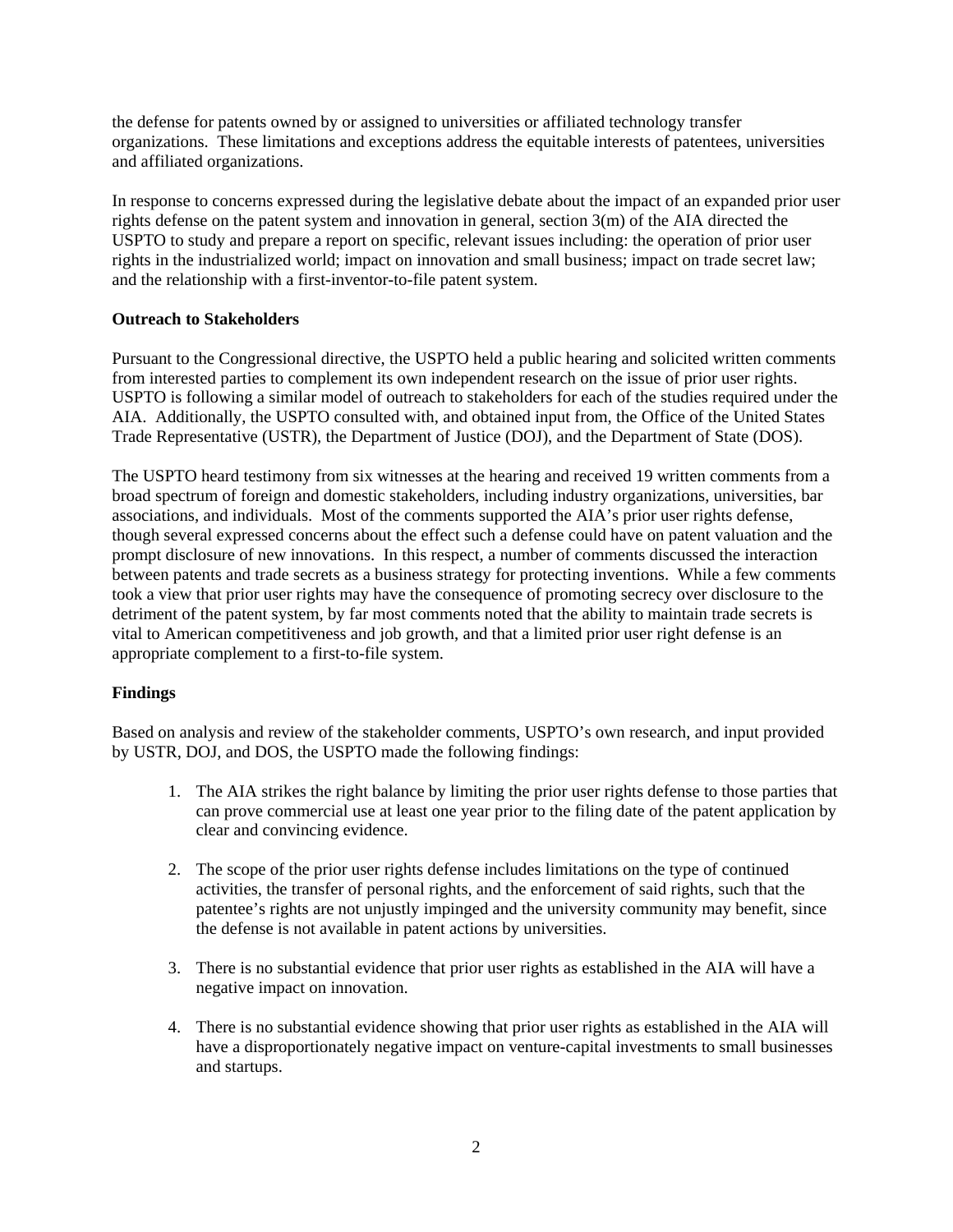- 5. There is an insufficient basis to recommend a change to the scheme chosen by Congress with respect to the application of prior user rights to universities.
- 6. There is no substantial evidence that the limited prior user rights defense as established by the AIA will have a negative impact on small businesses or independent inventors.
- 7. A prior use defense to patent infringement is both Constitutional and lawful and the defense is consistent with the Constitution and Supreme Court precedent recognizing that trade secret law and patent law can, and do, legally co-exist in the United States, and indeed have coexisted since our Constitution was created.
- 8. Trade secret protection is of considerable value to United States businesses and the United States economy, and as such, there are compelling economic and policy justifications for providing a prior user rights defense to patent infringement.
- 9. Providing limited prior user rights in a first-inventor-to-file system addresses the inherent inequity such a system creates between an earlier commercial user of the subject matter and a later patentee. A prior user rights defense is pro-manufacturing and pro-jobs, as it rewards businesses that put new technology promptly into commercial use, and provides protection for early commercial use when challenged by the later filing of patent applications by other entities.
- 10. Because the availability of a prior user rights defense to patent infringement is a fundamental aspect of many patent regimes throughout the industrialized world, there is a strong preference that United States businesses be afforded the same advantages in terms of prior use protections in the United States that their competitors enjoy abroad.

#### **Recommendations**

Consistent with its findings, the USPTO made the following recommendations:

- 1. The prior user rights defense provisions set forth in the AIA are generally consistent with those of major trading partners and need not be altered at this time.
- 2. The prior user rights defense under the AIA should be maintained with no change at the present time because there is no substantial evidence that it will have a negative impact on innovation, venture funding, small businesses, universities, or independent inventors.
- 3. The USPTO should reevaluate the economic impacts of prior user rights as part of its 2015 report to Congress on the implementation of the AIA, when better evidence as to these impacts might be available.
- 4. United States patent law should provide for a prior user rights defense as an appropriate balance between trade secret protection and patent protection, which legally co-exist to provide competitive advantages for United States businesses.
- 5. United States patent law should provide for a prior user rights defense to patent infringement in order to address a systemic inequity inherent in a first-inventor-to-file system and to ensure United States businesses are (1) able to protect their investments in the event of a later issued patent and (2) placed on similar footing as competitors in other jurisdictions.